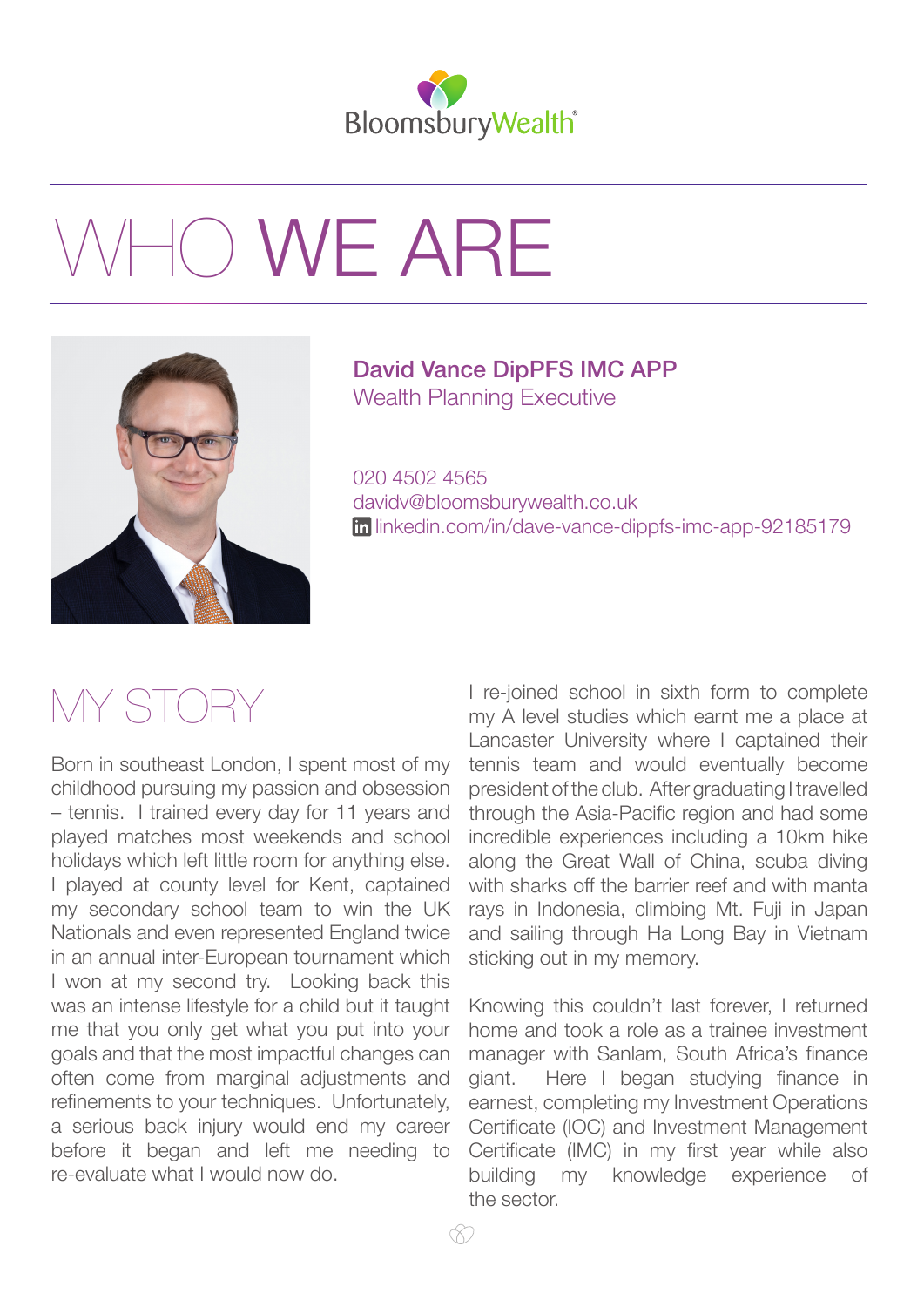

I worked closely with external financial planners to ensure that our investment recommendations were in line with their clients' needs and wants. These discussions taught me that investment was just a small part of a holistic financial plan but I still knew very little about what these other areas were. I began discussing these topics with planners to understand what qualified as a holistic financial plan and was amazed at not only the scope of knowledge needed but also with how involved they were with helping their clients to achieve their goals.

The positive impact financial planners could have on clients' lives stuck with me as my investment role was less interactive and didn't offer the feeling of achievement that comes with improving another's life. After several more months of research, I took the plunge and changed career to become a paraplanner at a small financial planning firm in Croydon where I began my career in financial planning.

After learning the ropes, I moved to Punter Southall Asset Management the next year as a trainee paraplanner. Things started to click for me and within a year I had completed my Diploma in Financial Advice (DipPFS) and was offered a place on the firm's investment committee after working to improve the analytics and processes used by the company for its multi-asset fund panel across the country.

I eventually left Punter Southall to take on a senior paraplanning role at 1825 Financial Planning (now Abrdn). Working for such a large entity showed me the benefits scaling can have in finding cost efficiencies; however it also demonstrated the inefficiencies of

working internally across segmented regional departments within the same process chain. I then joined one of St. James's Place's leading advisers the next year to help with the analysis, collation and presentation of the advice given. I also worked with the compliance director at the adviser's family office practice to create the processes for their investment proposition and was subsequently also asked to join their investment committee.

The company's reputation preceded it and so I was interested to know how things worked at the highest corporate level. I found that while St James's Place's business model is extremely profitable, I did not share in its underlying belief that active management could offer greater value than an appropriately balanced passive investment solution. Indeed, all the data and studies suggested the opposite was true over the long term which, as a believer of facts, was hard to ignore.

As clients will undoubtedly understand, finding a financial planner that is aligned to your beliefs and needs can be a difficult and imposing task. Having now built up a good deal of experience and knowledge of the sector, I had a mental blueprint of the ideal planning practice for me – a client service/outcomes-focused firm that uses evidence-based financial research and theory to create cost-effective holistic planning solutions for its clients. It was also important for me that it had ownership and control of its internal processes as this would allow the flexibility needed to continually adapt to the changing landscape of financial regulation and the evolving needs of clients.